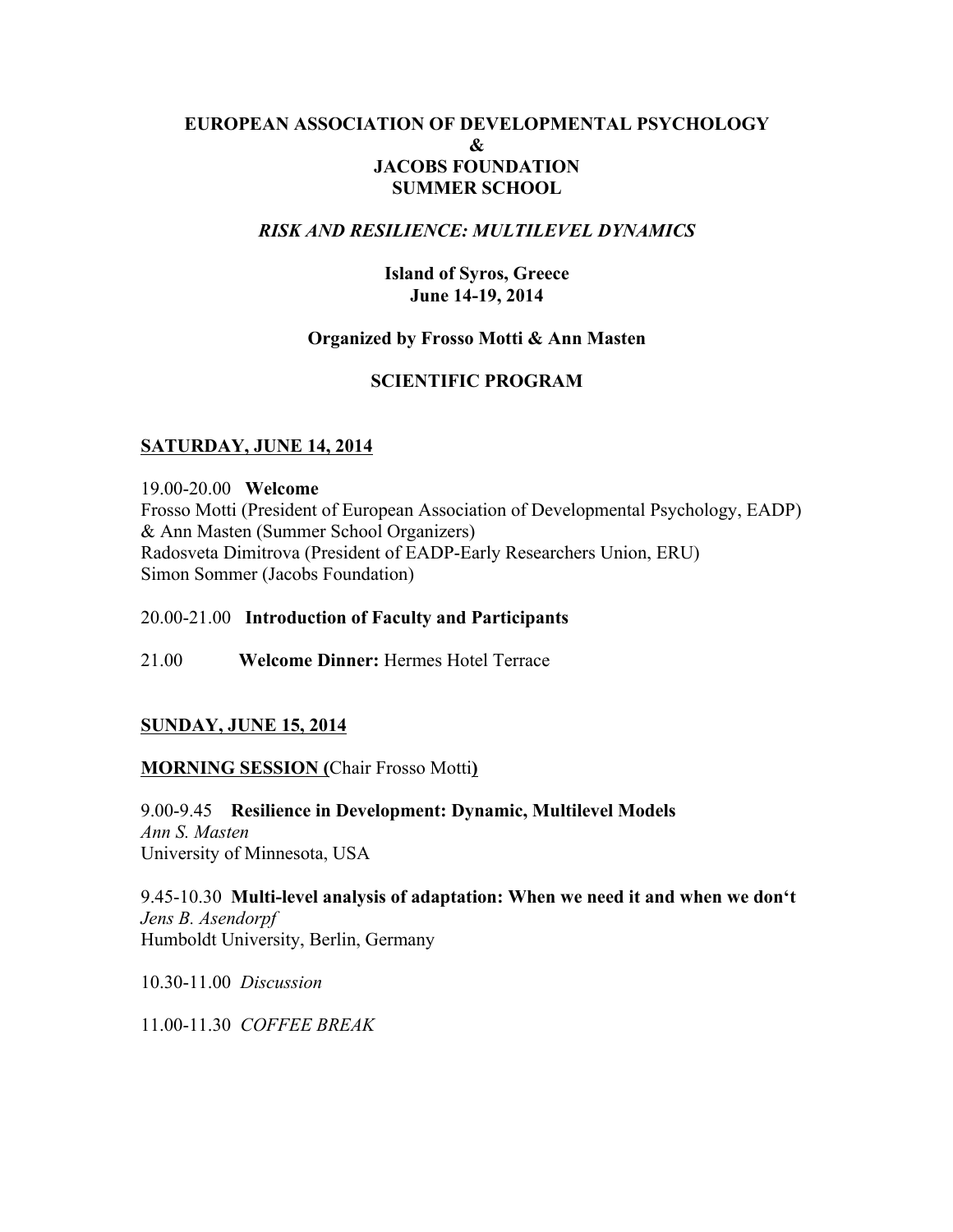#### 11.30-11.45 **Student Presentation**

**Self-regulation and teacher-child interactions for at-risk children in preschool** *Joana Cadima* University of Porto, Portugal

11.45-12.00 *Discussion*

#### 12.00-12.15 **Student Presentation**

**The maternal depressive symptoms and infant's self-regulation skills: The role of maternal attachment and mother-child antenatal and postpartum bonding** *Magdalena Chrzan-Detkos* University of Gdansk,Poland

12.15-12.30 *Discussion*

12.30-13.30 *LUNCH*

#### **AFTERNOON SESSION**

13.30- 15.30 **HLM, Step by step analysis of actual data** All Participants, Jens Asendorpf

15.30- 16.00 *COFFEE BREAK*

16.00-17.00 Individual and small group consultation with faculty

# **MONDAY**

#### **MORNING SESSION (**Chair Ann Masten**)**

9.00-9.45 **Family Resilience: Advances and Challenges in Theory, Research, and Application** *Froma Walsh*

University of Chicago, USA

9.45-10.30 **Static and dynamic models for longitudinal data analysis** *Manuel Voelkle* Max Planck Institute for Human Development, Germany

10.30-11.00 *Discussion*

11.00-11.30 *COFFEE BREAK*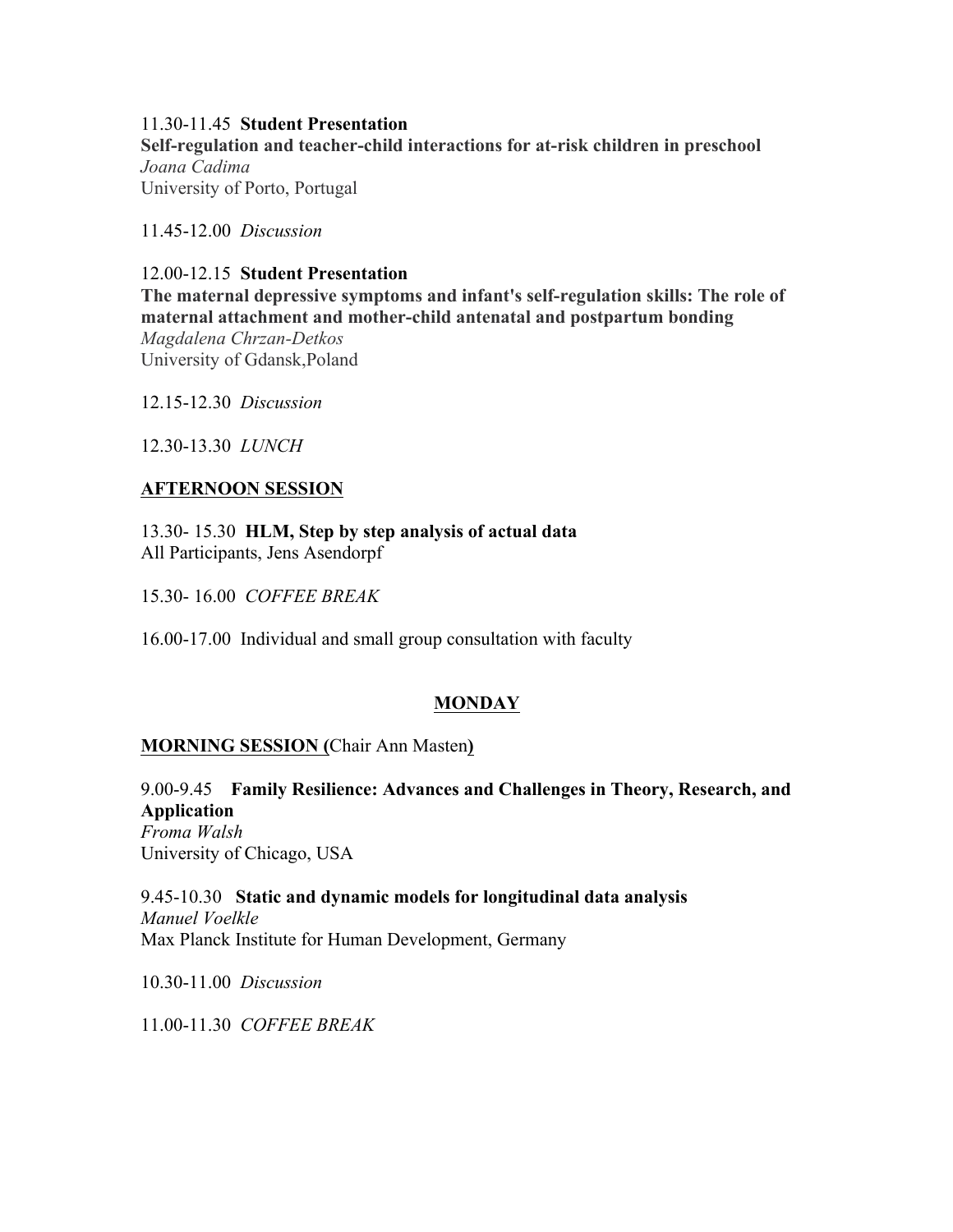# 11.30-11.45 **Student Presentation**

**Risk and resilience processes in imprisoned fathers and their children** *Lucy Markson* Cambridge University, UK

11.45-12.00 *Discussion*

#### 12.00-12.15 **Student Presentation Trauma, vulnerability and resilience of ex-hostages and ex-combatants in Colombia: Beyond the myth of the "individual equipment"** *Angie Paola Roman Cardenas* Catholic University of the Sacred Hearth, Milan, Italy

12.15-12.30 *Discussion*

12.30-13.30 *LUNCH* 

# **AFTERNOON SESSION**

13.30-14.00 **The Jacobs Foundation** Simon Sommer Chair Frosso Motti

14.00-16.00 **Growth Curves, Step by step analysis of actual data** All Participants, Manuel Voelkle

16.00-16.30 *COFFEE BREAK*

16.30-17.30 Individual and small group consultation with faculty

# **TUESDAY**

# **MORNING SESSION (**Chair Froma Walsh**)**

# 9.00-9.45 **Psychobiological Mechanisms of Depression Risk after Childhood Trauma**

*Christine Heim* Institute of Medical Psychology, Charité Universitätsmedizin Berlin, Berlin, Germany

#### 9.45-10.30 **Variability in Psychological Reactivity: Vulnerability, Differential Susceptibility, or Vantage Sensitivity?** *Michael Pluess*

Queen Mary University of London, UK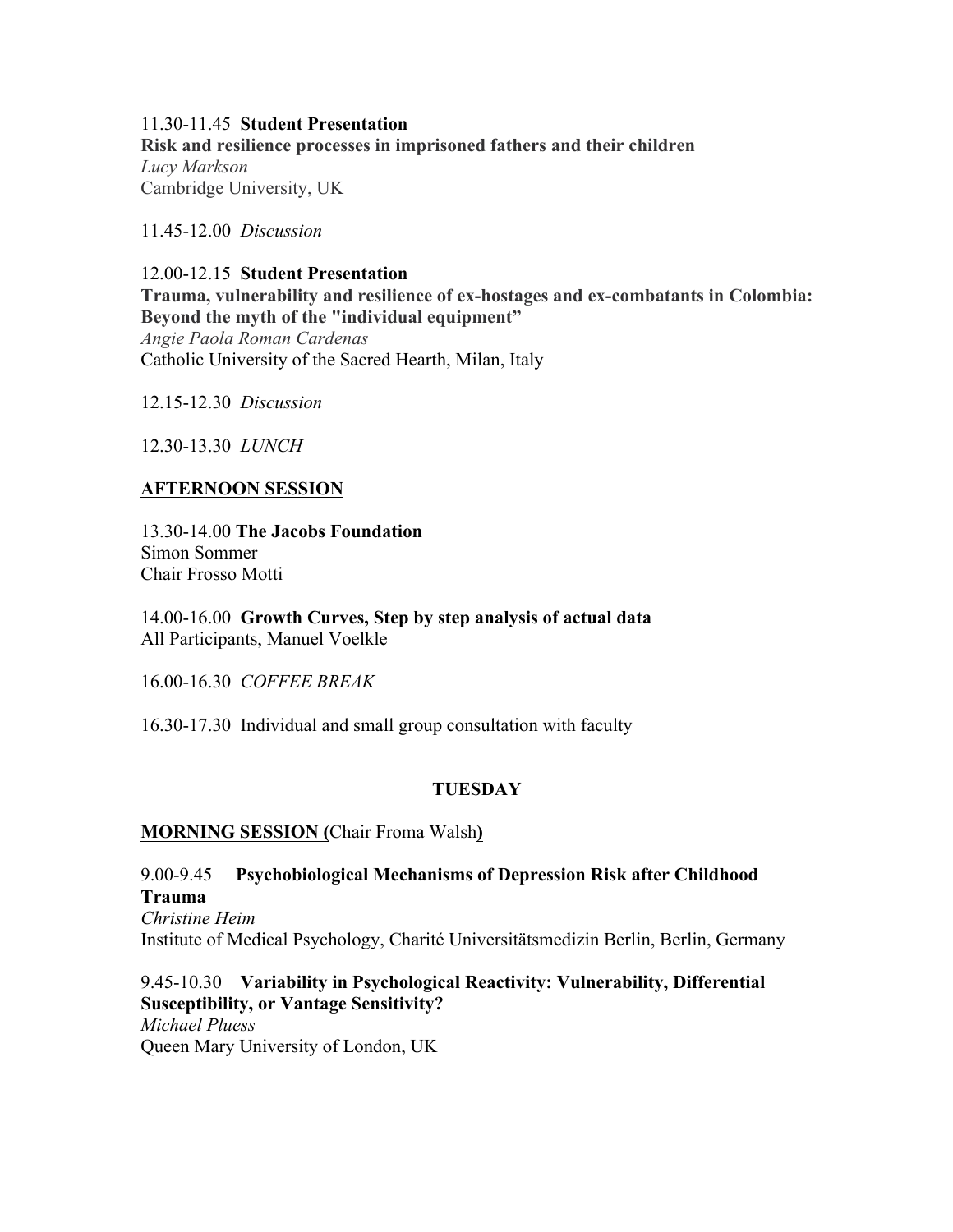#### 10.30-11.00 *Discussion*

11.00-11.30 *COFFEE BREAK*

# 11.30-11.45 **Student Presentation Physiological Stress Reactivity and Resilient Adaptation to Neighborhood Adversity** *Rongqin Yu* Utrecht University, The Netherlands

11.45-12.00 *Discussion*

# 12.00-12.15 **Student Presentation Attachment, personal identity and adaptation: A longitudinal study during late adolescence** *Stefanos Mastrotheodoros* University of Athens, Greece

12.15-12.30 *Discussion*

12.30-13.30 *LUNCH* 

#### **AFTERNOON SESSION**

13.30-14.15 **SEM Cascades** L. Keijsers Utrecht University, The Netherlands

14.15- 16.15 **SEM Cascades, Step by step analysis of actual data** All Participants, L. Keijsers

16.15-17.00 **EADP Early Researchers' Union (ERU)** Radosveta Dimitrova, President of ERU: Meeting with all Summer School Participants

#### **WEDNESDAY**

#### **MORNING SESSION (**Chair Michael Pluess**)**

9.00-9.45 **Immigrant Youth Adaptation in the School Context: A Multilevel, Dynamic Perspective on Risks and Resources**

*Frosso Motti* University of Athens, Greece

9.45-10.30 **Promoting Wellbeing during Critical Life Transitions** *Katariina Salmela-Aro* University of Helsinki, Finland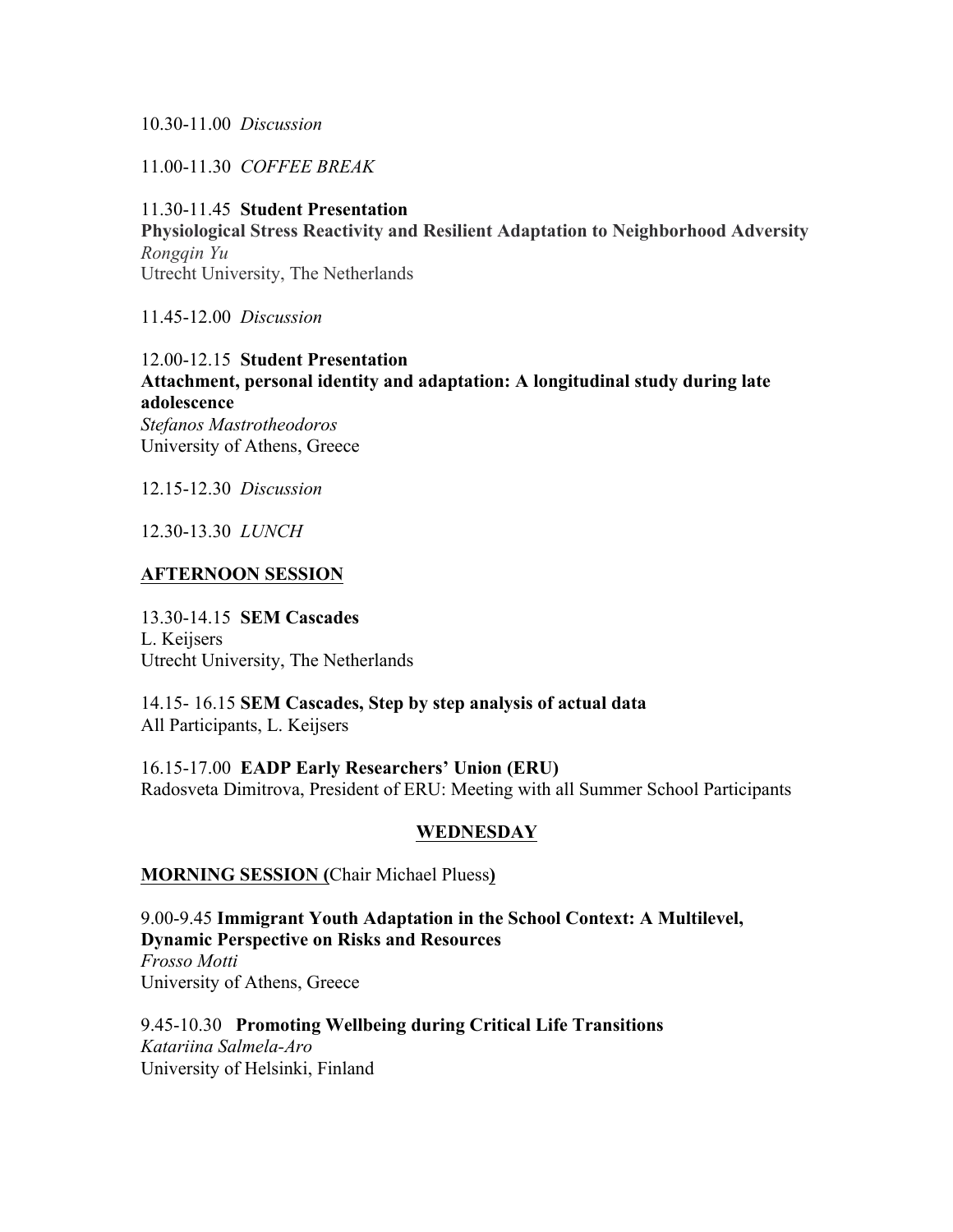10.30-11.00 *Discussion*

11.00-11.30 *COFFEE BREAK*

11.30-11.45 **Student Presentation Why Do Youth Engage in Ethnic Bullying? Understanding the Risk Factors** *Sevgi Bayram Ozdemir* Örebro University, Sweden

11.45-12.00 *Discussion*

12.00-12.15 **Student Presentation Adolescents' profiles in preparedness against setbacks in future its relation to wellbeing and future career pathways: A person-oriented approach** *Elina Marttinen* University of Jyväskylä, Finland

12.15-12.30 *Discussion*

12.30-13.30 *LUNCH* 

## **AFTERNOON SESSION (**Chair Katariina Salmela-Aro **)**

## 13.00- 17.00 **Poster Symposia: Presentations by Participants & Discussion with Faculty and other Participants**

**What works, for whom, and under what circumstances: Applying the differential susceptibility model to the evaluation of efficacy of an antibullying/cyberbullying program** *Benedetta Palladino* University of Firenze, Italy *Discussant: Michael Pluess*

**Impact of early life stress on structural brain development and affective problems -Berlin Longitudinal Children Study** *Judith Overfeld*

Charité Universitätsmedizin Berlin, Berlin, Germany *Discussant: Michael Pluess*

**Antenatal depression effects on infants' psychobiological development**

*Sarah Nazzari* University College London, UK *Discussant: Christine Heim*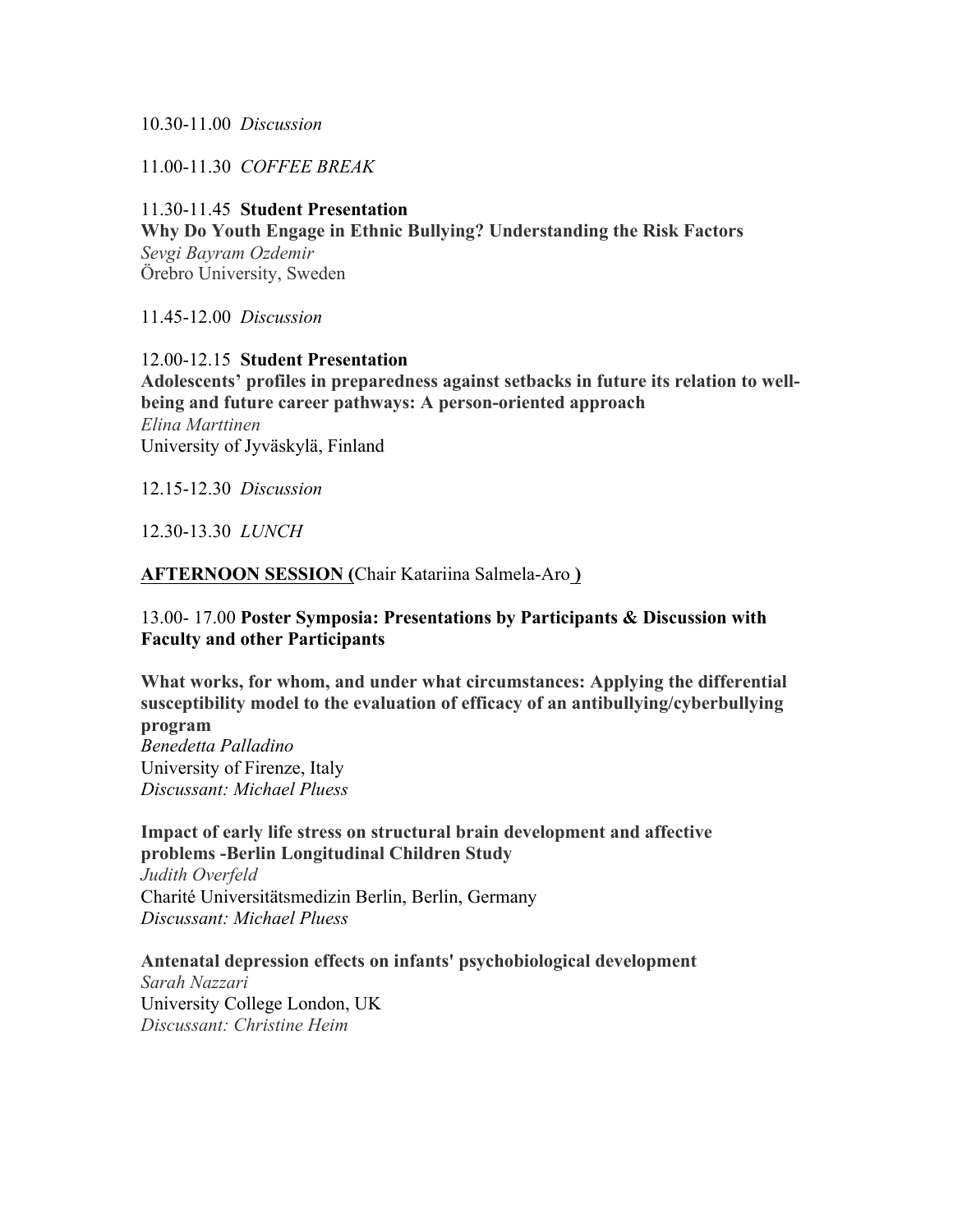#### **The role of cool and hot executive function and theory of mind in children's social behaviour**

*Sarah Poland* University of Greenwich, UK *Discussants: Christine Heim & Michael Pluess*

# **Developmental tasks, income and agency during emerging adulthood: A**

**longitudinal study** Mette Ranta University of Helsinki, Finland *Discussant: Ann Masten*

# **The role of basic need satisfaction and motivation in adolescent's resilience: A self determination theory perspective**

*Arcan Tigrak* Hacettepe University, Turkey *Discussant: Katariina Salmela-Aro*

#### **Psychological factors associated with metabolic control in adolescents with type 1 diabetes**

*Andrada Cosma* Babes-Bolyai University, Romania *Discussant: Frosso Motti*

# **Religiosity and adaptation of immigrant adolescents in the Greek school context: A multilevel, longitudinal study**

*Aliki Dimopoulou* University of Athens, Greece *Discussant: Ann Masten*

**Are there optimal levels of parental control for adolescent adjustment?** *Loes Keijsers* Utrecht University, The Netherlands *Discussants: Froma Walsh* 

# **Intergenerational transmission of childrearing attitudes in population based Young Finns Study**

*Päivi Merjonen* University of Helsinki, Finland *Discussant: Froma Walsh*

**Parents and Children's Perspectives of Risk and Protection Among Immigrant Communities in Israel** *Yael Julia Ponizovsky*

Hebrew University of Jerusalem *Discussant: Froma Walsh*